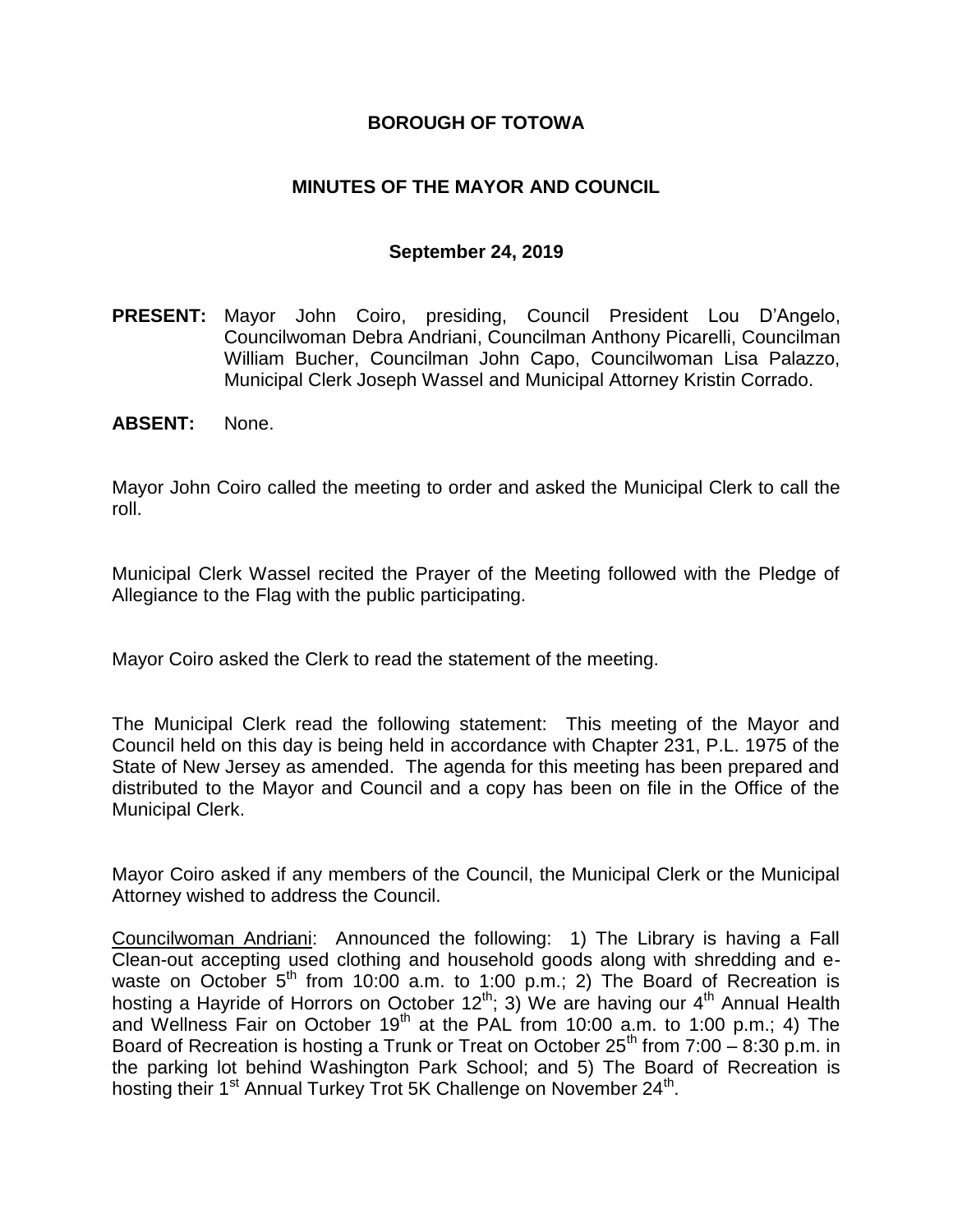Councilman D'Angelo: Asked if we received permission to use the parking lot for the Trunk or Treat and Councilwoman Andriani said we have.

## CITIZENS HEARD:

Mike Mahometa, 269 Lincoln Avenue: 1) Said he drove down Riverview Drive recently and that most of the garbage has been cleaned up; 2) Stated that he spoke to a PSE&G guy about the old fashioned street light that has been missing; 3) Asked if the speed monitor can be placed back onto Lincoln Avenue since football has begun at the PAL.

There was a motion by Councilman D'Angelo, seconded by Councilwoman Andriani to approve the Minutes of the Mayor and Council for the meeting of September 10, 2019. On roll call vote, all members of the Council present voted in the affirmative. Councilman Capo abstained from the voting.

COMMITTEE ON FINANCE:

There was a motion by Councilman Picarelli, seconded by Councilman D'Angelo to approve Resolution No. 2019-20 for the payment of bills. On roll call vote, all members of the Council present voted in the affirmative.

There was a motion by Councilman Picarelli, seconded by Councilman D'Angelo to adopt the following Resolution Certifying That The Governing Body Has Complied With N.J.A.C. 5:30-6.5 Pertaining To The Annual Audit. On roll call vote, all members of the Council present voted in the affirmative.

# RESOLUTION NO. 109-2019

## RESOLUTION CERTIFYING THAT THE GOVERNING BODY HAS COMPLIED WITH N.J.A.C. 5:30-6.5 PERTAINING TO THE ANNUAL AUDIT

WHEREAS, N.J.S.A. 40A:5-4 requires the governing body of every local unit to have made an annual audit of its books, accounts and financial transactions; and

WHEREAS, the Annual Report of Audit for the year 2018 has been filed by a Registered Municipal Accountant with the Municipal Clerk pursuant to N.J.S.A. 40A:5-6, and a copy has been received by each member of the governing body; and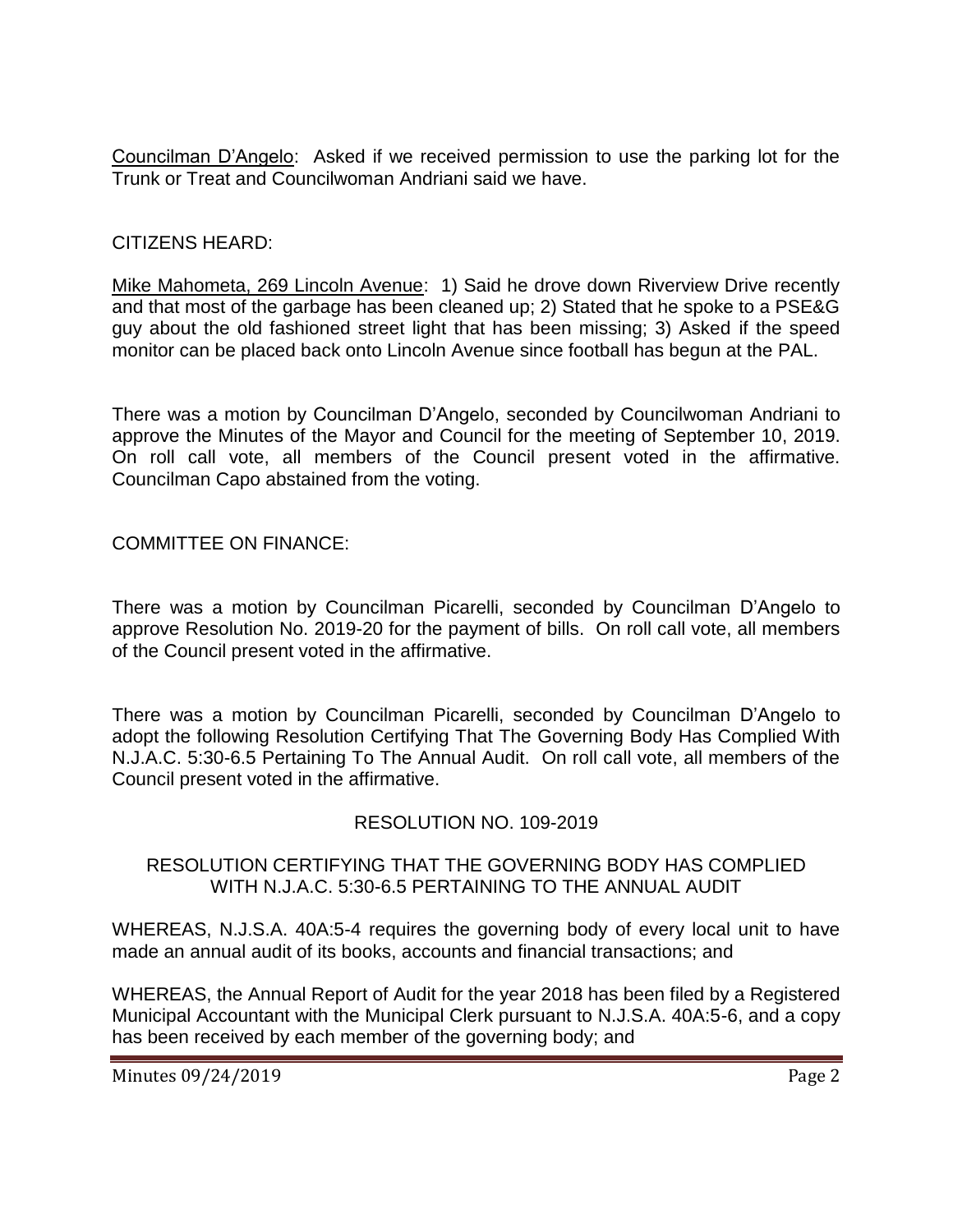WHEREAS, R.S. 52:27BB-34 authorizes the Local Finance Board of the State of New Jersey to prescribe reports pertaining to the local fiscal affairs; and

WHEREAS, the Local Finance Board has promulgated N.J.A.C. 5:30-6.5, a regulation requiring that the governing body of each municipality shall by resolution certify to the Local Finance Board of the State of New Jersey that all members of the governing body have reviewed, as a minimum, the sections of the annual audit entitled "Comments and Recommendations"; and

WHEREAS, the members of the governing body have personally reviewed as a minimum the Annual Report of Audit, and specifically the sections of the Annual Audit entitled "Comments and Recommendations" as evidenced by the group affidavit form of the governing body attached hereto; and

WHEREAS, such resolution of certification shall be adopted by the governing body no later than forty-five days after the receipt of the annual audit, pursuant to N.J.A.C. 5:30- 6.5; and

WHEREAS, all members of the governing body have received and have familiarized themselves with, at least, the minimum requirements of the Local Finance Board of the State of New Jersey, as stated aforesaid and have subscribed to the affidavit, as provided by the Local Finance Board; and

WHEREAS, failure to comply with the regulations of the Local Finance Board of the State of New Jersey may subject the members of the local governing body to the penalty provisions of R.S. 52:27BB-52 – to wit:

R.S. 52:27BB-52 – "A local Officer or member of a local governing body who, after a date fixed for compliance, fails or refuses to obey an order of the director (Director of Local Government Services), under the provisions of this Article, shall be guilty of a misdemeanor and, upon conviction, may be fined not more than one thousand dollars (\$1,000.00) or imprisoned for not more than one year, or both, in addition shall forfeit his office."

NOW, THEREFORE, BE IT RESOLVED, that the Mayor and Council of the Borough of Totowa, hereby states that it has complied with N.J.A.C. 5:30-6.5 and does hereby submit a certified copy of this resolution and the required affidavit to said Board to show evidence of said compliance.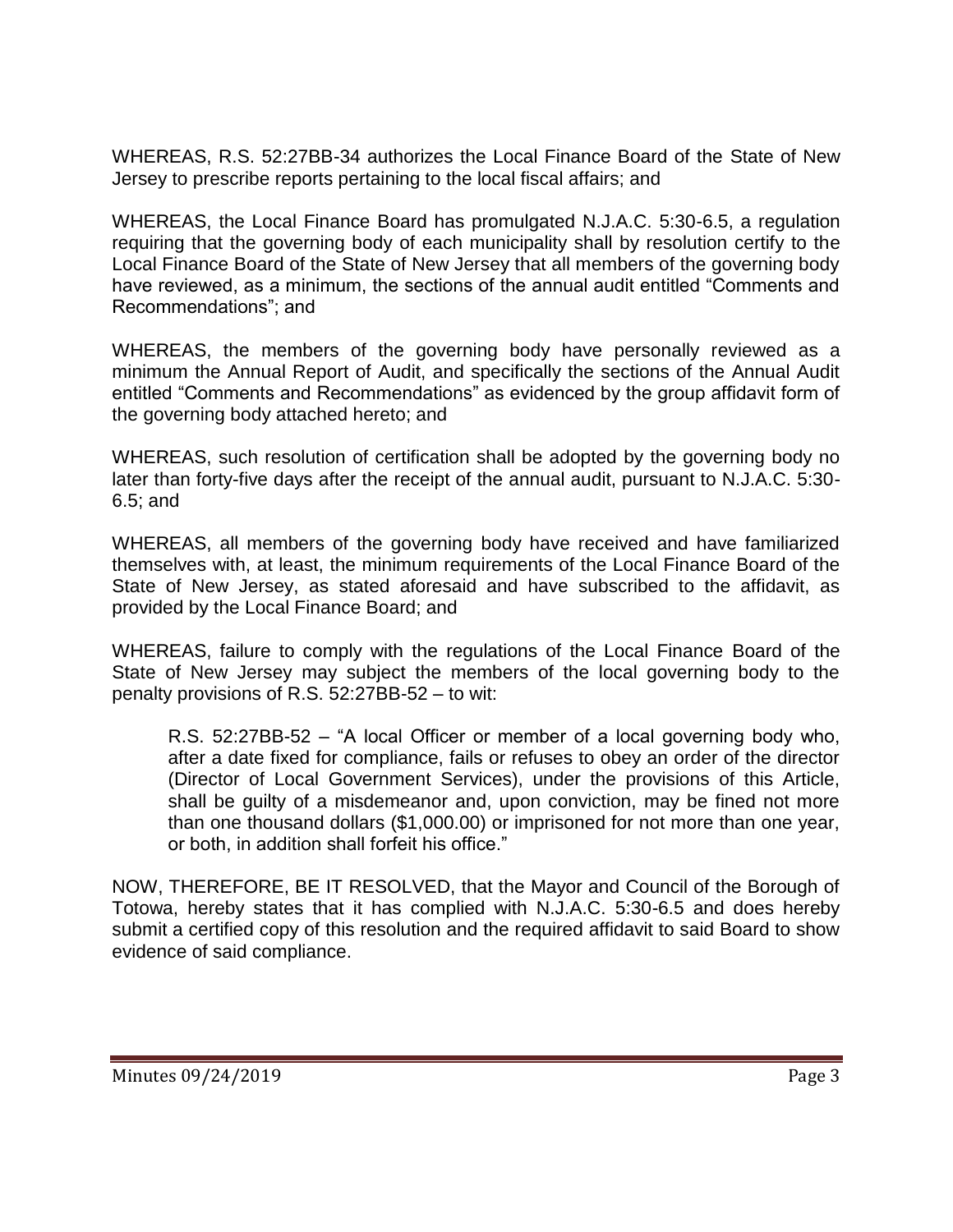There was a motion by Councilman Picarelli, seconded by Councilman D'Angelo to adopt the following Resolution To Acknowledge Receipt Of And Accept The 2018 Audit Corrective Action Plan. On roll call vote, all members of the Council present voted in the affirmative.

# RESOLUTION NO. 110-2019

### RESOLUTION TO ACKNOWLEDGE RECEIPT OF AND ACCEPT THE 2018 AUDIT CORRECTIVE ACTION PLAN

WHEREAS, by Resolution No. 21-2019 dated January 1, 2019, the Mayor and Council of the Borough of Totowa authorized the firm of Lerch, Vinci & Higgins, LLP, 17-17 Route 208, Fair Lawn, New Jersey 07410, to serve as the Municipal Auditor for the Borough of Totowa; and

WHEREAS, the professional services to be provided by the Municipal Auditor include but are not limited to auditing the financial statements for the Borough of Totowa; preparing the unaudited annual financial statement; review and certification of the annual budget; and preparing the annual debt statement and performing all general auditing services as needed; and

WHEREAS, the Municipal Auditor has completed the Borough of Totowa, Passaic County, New Jersey Report of Audit Year Ended December 31, 2018; and

WHEREAS, the Municipal Clerk and Chief Financial Officer/Treasurer prepared the 2018 Audit Corrective Action Plan based on the recommendations listed in the Audit Report, a copy of which is on file in the office of the Borough of Totowa Municipal Clerk; and

WHEREAS, copies of the 2018 Audit Corrective Action Plan have been distributed to the Mayor and Council of the Borough of Totowa and the Recommendations and 2018 Audit Corrective Action Plan have been forwarded to all affected personnel.

NOW, THEREFORE, BE IT RESOLVED, that the Mayor and Council of the Borough of Totowa do hereby acknowledge receipt of and accept the 2018 Audit Corrective Action Plan as prepared by the Municipal Clerk and Chief Financial Officer/Treasurer.

There was a motion by Councilman Picarelli, seconded by Councilman D'Angelo to add the following item to the agenda. On roll call vote, all members of the Council present voted in the affirmative.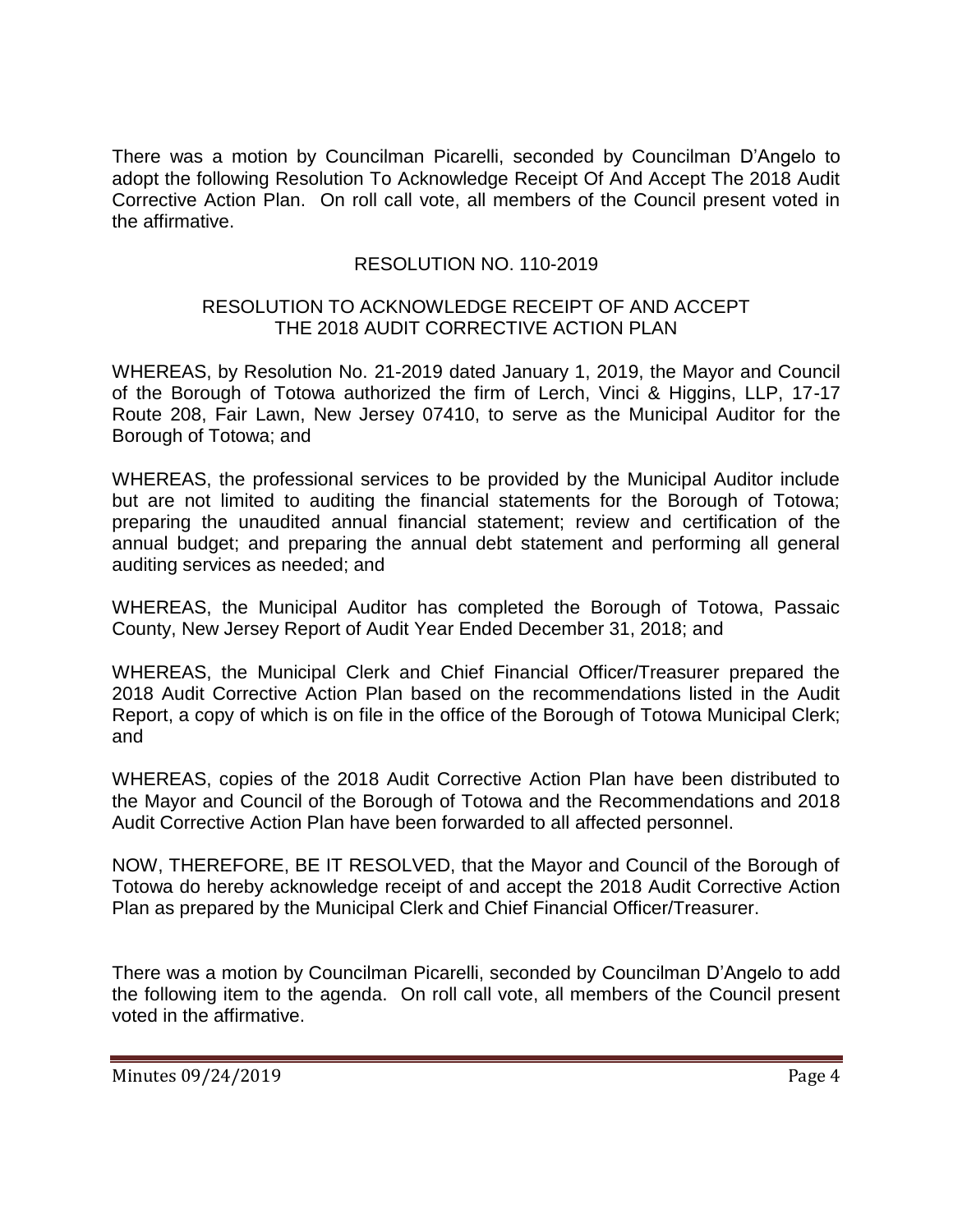Upon the recommendation of the Committee, there was a motion by Councilman Picarelli, seconded by Councilman D'Angelo to hire Steven Baker as a part time employee for the Recycling Center. On roll call vote, all members of the Council present voted in the affirmative.

## COMMITTEE ON PUBLIC SAFETY:

A retirement letter was received from Police Captain Carl J. Cifaldi, effective October 1, 2019. There was a motion by Councilman D'Angelo, seconded by Councilman Capo to accept his retirement, thank him for all of his years of service and allow him to keep his service weapon. On roll call vote, all members of the Council present voted in the affirmative.

There was a motion by Councilman D'Angelo, seconded by Councilman Capo to approve a grade increase for Patrol Officer Sean Williams from Grade 2 to Grade 1. On roll call vote, all members of the Council present voted in the affirmative.

There was a motion by Councilman D'Angelo, seconded by Councilman Capo to approve a grade increase for Patrol Officer Jack Pohlman from Grade 5 to Grade 4. On roll call vote, all members of the Council present voted in the affirmative.

### COMMITTEE ON PUBLIC WORKS:

There was a motion by Councilman Bucher, seconded by Councilwoman Palazzo to accept the following bids for the 2018 Road Program. On roll call vote, all members of the Council present voted in the affirmative.

| Company                                                  | <b>Bid Amount</b> |
|----------------------------------------------------------|-------------------|
| AJM Contractors, Inc.<br>Clifton, NJ 07011               | \$196,938.00      |
| Marini Brothers Const., Co., Inc.<br>Hackensack NJ 07601 | \$204,098.00      |

Minutes 09/24/2019 **Page 5**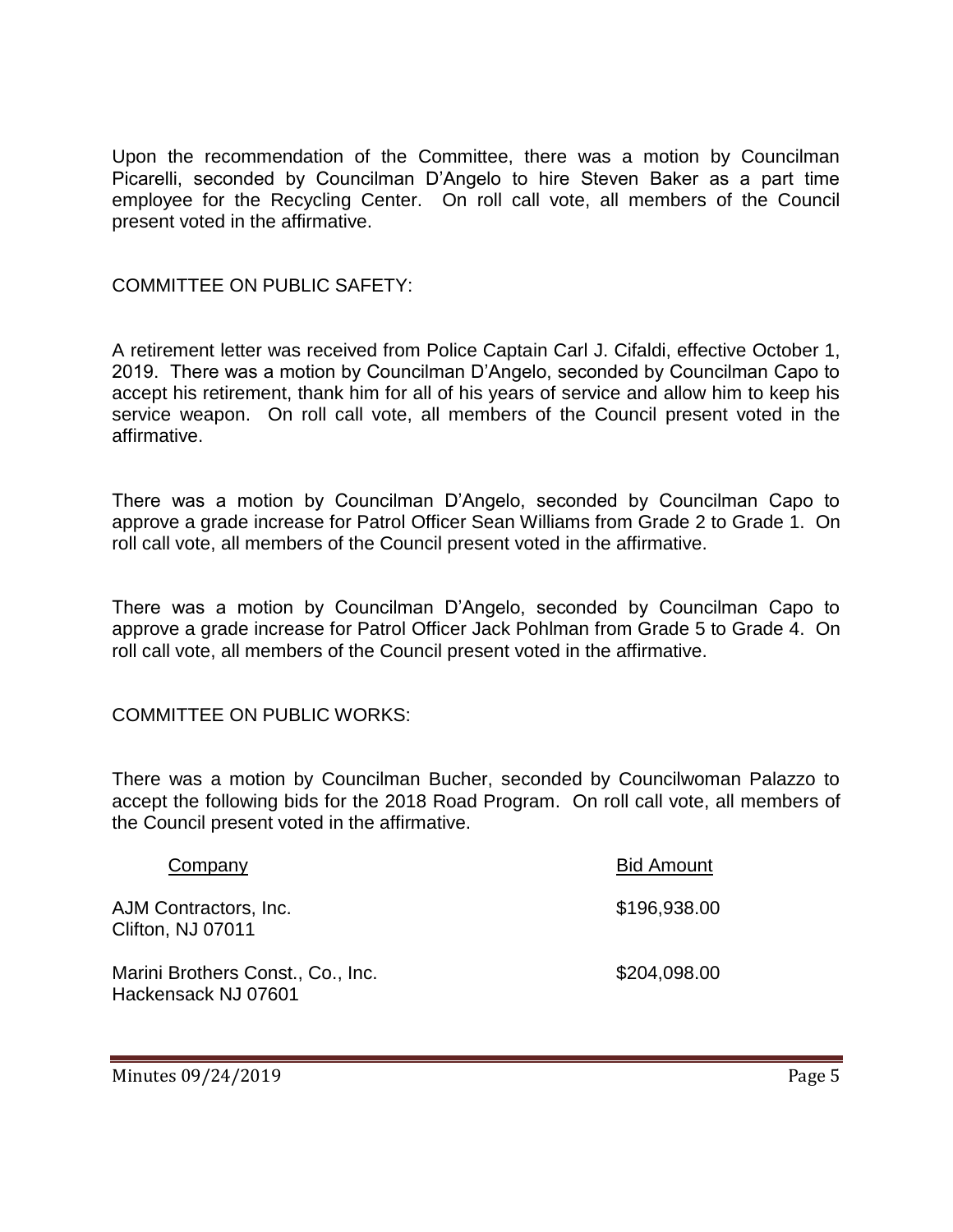Crossroads Pavement Maintenance \$215,249.60 Pompton Plains, NJ 07444

DLS Contracting, Inc. 6235,445.00 Fairfield, NJ 07004

Upon the recommendation of the Committee, there was a motion by Councilman Bucher, seconded by Councilwoman Palazzo to adopt the following resolution to award the contract for the 2018 Road Program. On roll call vote, all members of the Council present voted in the affirmative.

# RESOLUTION NO. 111-2019

#### RESOLUTION AWARDING CONTRACT FOR THE BOROUGH OF TOTOWA 2018 ROAD PROGRAM

WHEREAS, the Municipal Engineer for the Borough of Totowa has recommended various improvements to streets throughout the municipality including sections of William Place, Haven Avenue and Roseland Avenue; and

WHEREAS, by Resolution No. 100-2018 dated September 11, 2018, the Mayor and Council of the Borough of Totowa authorized the Borough of Totowa Municipal Engineer, Richard A. Alaimo Engineering Associates, to provide design services, prepare bid documents, assist in the bidding process and supervise construction of the 2018 Road Program; and

WHEREAS, the Mayor and Council of the Borough of Totowa did advertise for receipt of sealed bids in accordance with the specifications entitled "Specifications, Proposal and Contract Documents for Borough of Totowa 2018 Road Program, Passaic County, New Jersey, Contract No. 2019-4"; and

WHEREAS, the Borough of Totowa did receive sealed bids at its Municipal Building on September 17, 2019; and

WHEREAS, the apparent low bid was submitted by A.J.M. Contractors, Inc., 300 Kuller Road, Clifton, New Jersey 07011 in the amount of \$196,938.00, a copy of which is on file in the office of the Borough of Totowa Municipal Clerk; and

WHEREAS, the Municipal Engineer has reviewed the bids submitted and advised that the contractor is capable of completing the project; and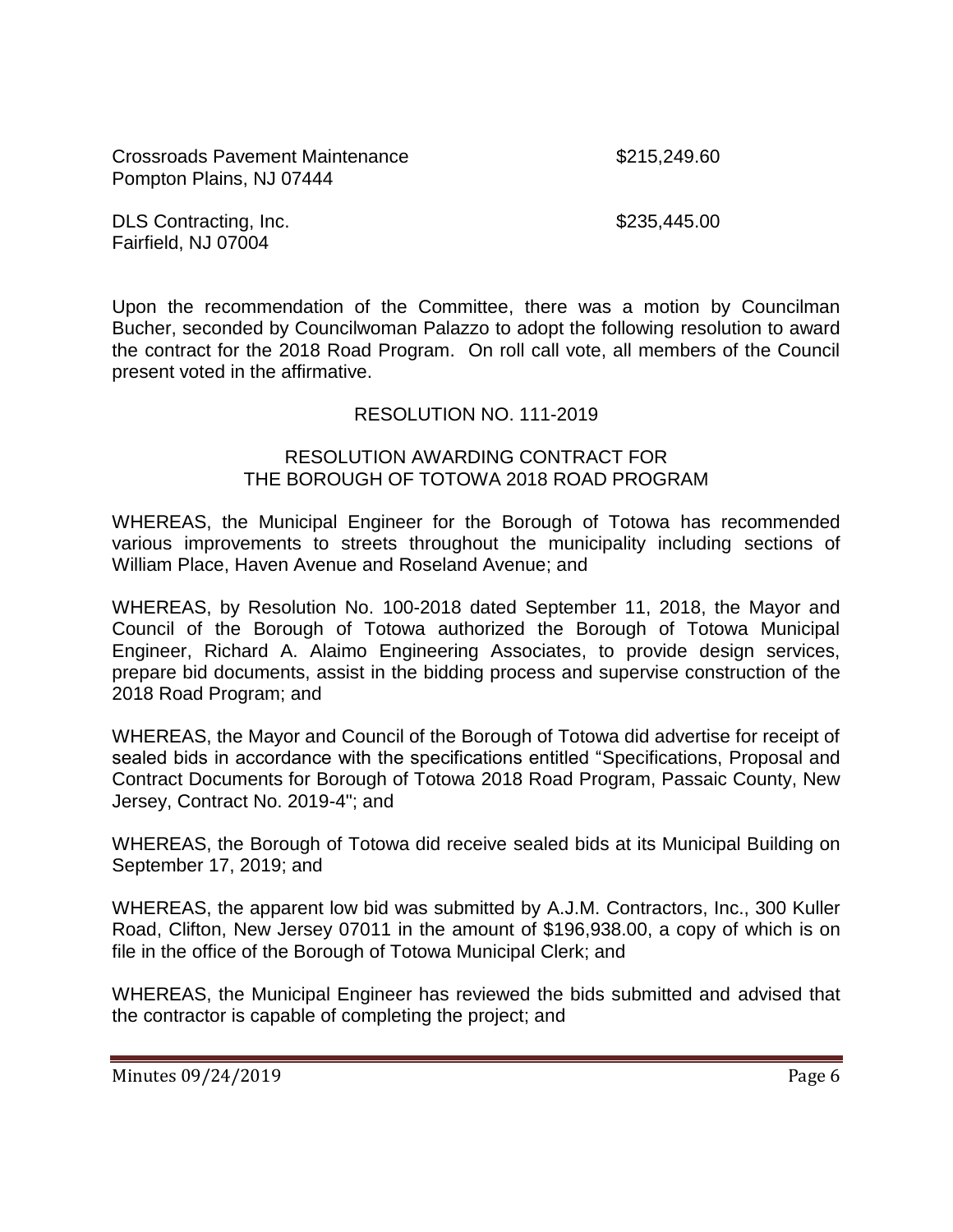WHEREAS, the Mayor and Council of the Borough of Totowa have determined that the bid submitted by A.J.M. Contractors, Inc. be accepted as the lowest responsible bid.

NOW, THEREFORE, BE IT RESOLVED, that the Mayor and Council of the Borough of Totowa do hereby accept the bid of A.J.M. Contractors, Inc. for the 2018 Road Program as the lowest responsible bid for the total sum of \$196,938.00.

BE IT FURTHER RESOLVED, that the Municipal Council of the Borough of Totowa does hereby authorize the Mayor and Municipal Clerk to execute any and all necessary instruments relating thereto.

COMMITTEE ON ENGINEERING & PUBLIC PROPERTY:

There was a motion by Councilman Capo, seconded by Councilwoman Andriani to accept the following bids for the Riverview Drive Pump Station Improvements. On roll call vote, all members of the Council present voted in the affirmative.

| Company                                                     | <b>Bid Amount</b> |
|-------------------------------------------------------------|-------------------|
| RML Construction, Inc.<br>Carlstadt, NJ 07072               | \$1,376,425.00    |
| Rapid Pump & Meter Service, Co., Inc.<br>Paterson, NJ 07509 | \$1,598,270.00    |

Upon the recommendation of the Committee, there was a motion by Councilman Capo, seconded by Councilwoman Andriani to adopt the following resolution to reject the bids for the Riverview Drive Pump Station Improvements. On roll call vote, all members of the Council present voted in the affirmative.

# RESOLUTION NO. 112-2019

### RESOLUTION REJECTING BIDS FOR THE RIVERVIEW DRIVE PUMP STATION IMPROVEMENTS

WHEREAS, by Resolution No. 128-2016 dated September 13, 2016, the Mayor and Council of the Borough of Totowa authorized various repairs for the Riverview Drive Pump Station; and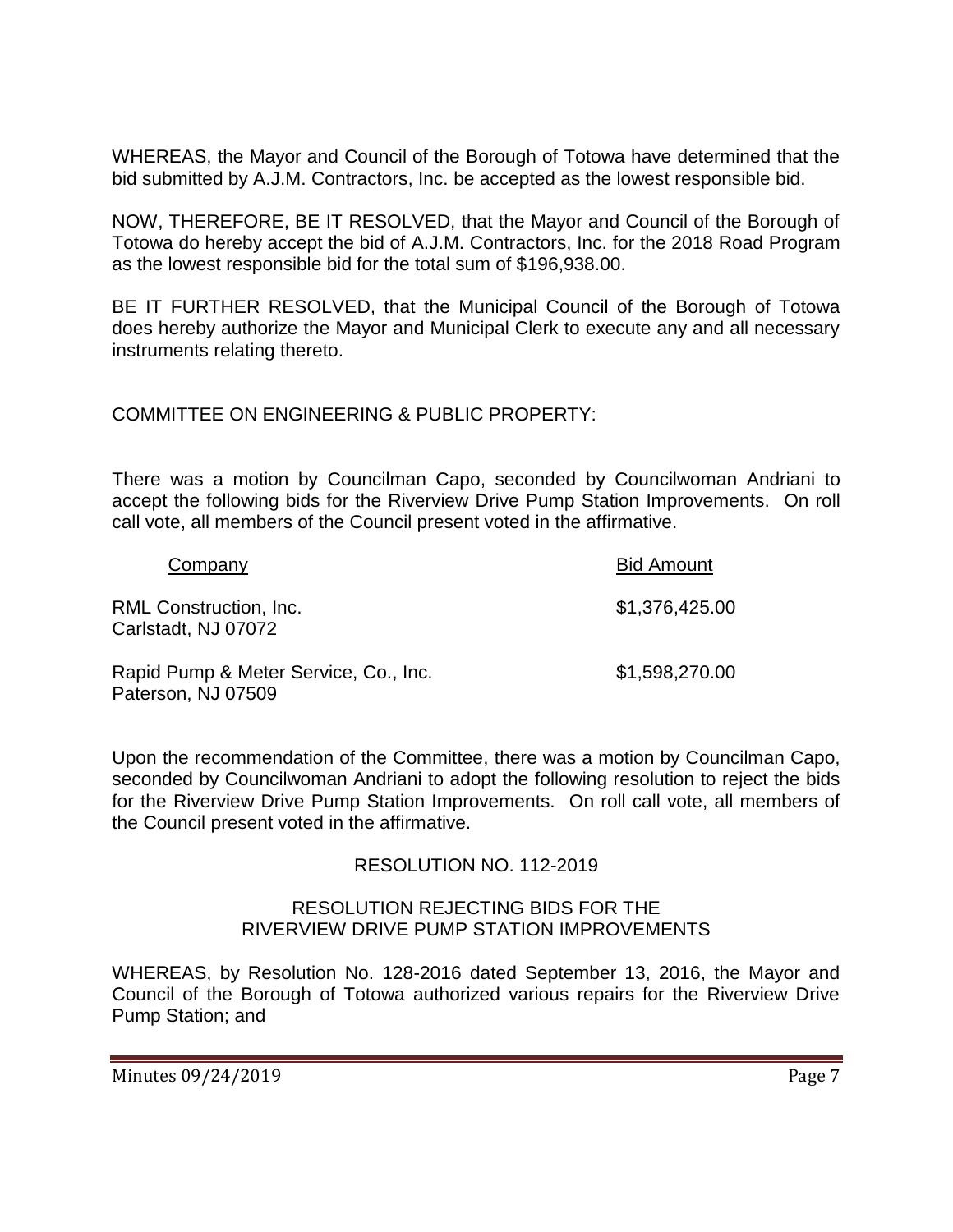WHEREAS, the proposed repairs included but are not limited to installation of new wet well ventilation as well as the replacement of grating, side gates, valves, a door and the automatic transfer switch; and

WHEREAS, by Resolution No. 37-2019 dated February 12, 2019, the Borough of Totowa Sewer Department Superintendent has recommended that additional ventilation improvements be undertaken for the Riverview Drive Pump Station as well; and

WHEREAS, the Mayor and Council of the Borough of Totowa did advertise for receipt of sealed bids for the Riverview Drive Pump Station Improvements in accordance with the specifications entitled "Specifications, Proposal and Contract Documents for the Borough of Totowa Riverview Drive Pump Station Improvements, Passaic County, New Jersey, June 2019" and "Addendum No. 1 for the Borough of Totowa Riverview Drive Pump Station Improvements, Passaic County, New Jersey, August 29, 2019"; and

WHEREAS, the cost estimate for this Project was \$862,305.00; and

WHEREAS, the Borough of Totowa did receive bids at its Municipal Building on September 11, 2019; and

WHEREAS, the Mayor and Council of the Borough of Totowa on September 24, 2019 did examine all bids for materials and services called for in the specifications; and

WHEREAS, 2 bids were received with the apparent low bid submitted by RML Construction, Inc., 500 13<sup>th</sup> Street, Carlstadt, New Jersey 07072 with a bid in the amount of \$1,376,425.00 and a second bid was submitted by Rapid Pump & Meter Service Co., Inc., 285 Straight Street, Paterson, New Jersey 07509 with a bid in the amount of \$1,598,270.00, copies of which are on file in the office of the Borough of Totowa Municipal Clerk; and

WHEREAS, the Municipal Engineer for the Borough of Totowa has advised that the prices bid by each of the contractors for the Riverview Drive Pump Station Improvements are significantly higher that the funds allocated for this Project; and

WHEREAS, the Mayor and Council desire to reject all of the bids received for the Riverview Drive Pump Station Improvements for the aforementioned reason and authorize the public rebidding of this Project.

NOW, THEREFORE, BE IT RESOLVED, that the Mayor and Council of the Borough of Totowa does hereby reject all of the bids received for the Riverview Drive Pump Station Improvements and authorizes the public rebidding of this project.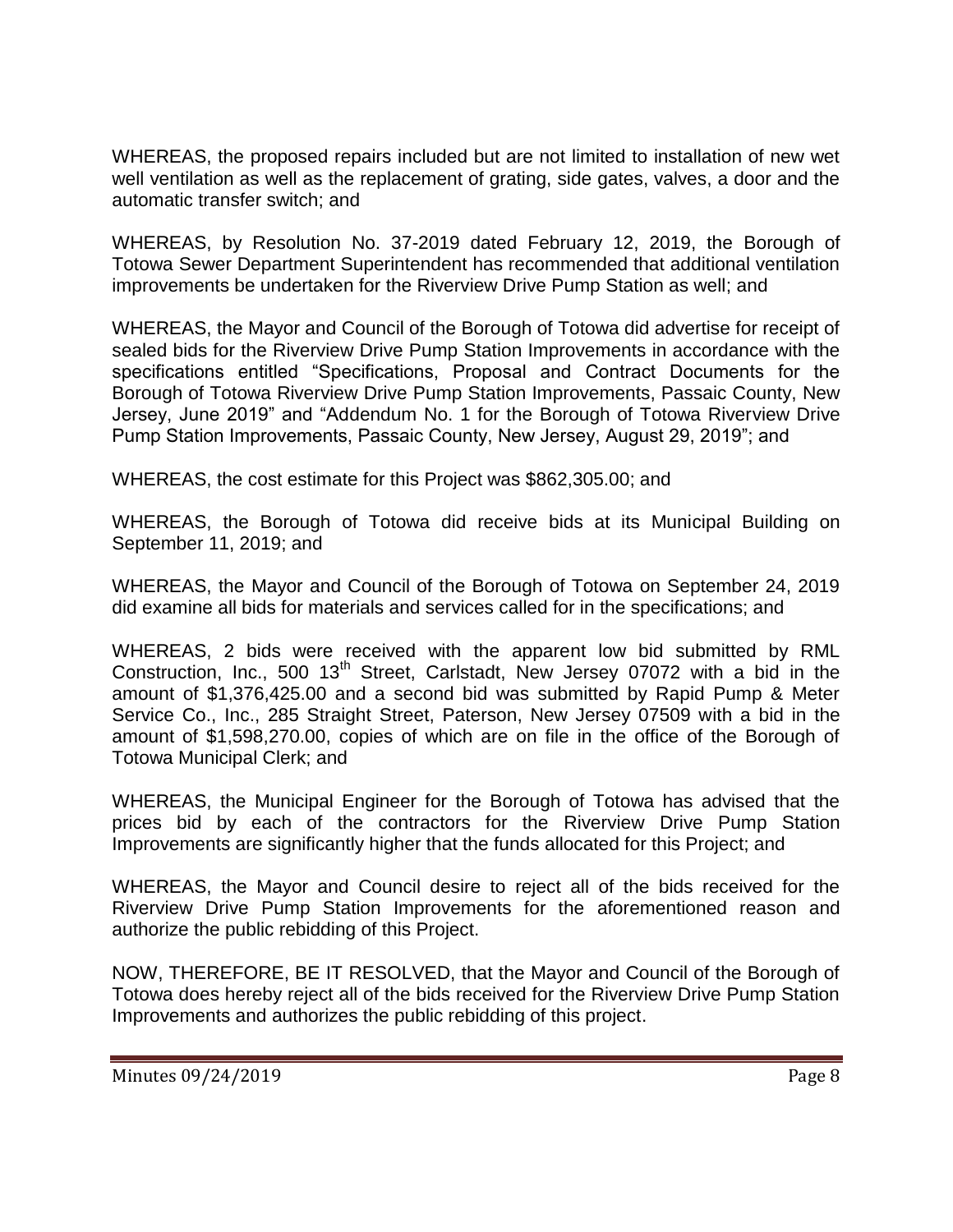There was a motion by Councilman Capo, seconded by Councilwoman Andriani to adopt the following Resolution Of The Borough Of Totowa Authorizing The Payment Of Terminal Leave Benefits To Ernest J. Paese, Jr. On roll call vote, all members of the Council present voted in the affirmative.

# RESOLUTION NO. 113-2019

#### RESOLUTION OF THE BOROUGH OF TOTOWA AUTHORIZING THE PAYMENT OF TERMINAL LEAVE BENEFITS TO ERNEST J. PAESE, JR.

WHEREAS, Ernest J. Paese, Jr. began his employment with the Borough of Totowa as a Laborer – CETA Title II in the Department of Public Works on June 17, 1972; and

WHEREAS, Ernest J. Paese, Jr. continued his employment in the Department of Public Works/Sewer Department and retired from the Borough of Totowa as Sewer Department Superintendent effective July 1, 2019; and

WHEREAS, the policy of the Borough of Totowa is that employees with twenty-five (25) years of service are entitled to a maximum of one hundred thirty (130) days of Terminal Leave to be paid upon retirement; and

WHEREAS, the Terminal Leave amount is calculated at the amount of sick day benefits, not to exceed one hundred thirty (130) days or eighty-seven (87) days for those employees under the Pitman/12 Hour Shift Schedule, at the daily rate of pay of the last twelve (12) months of service upon retirement; and

WHEREAS, Ernest J. Paese, Jr. has accumulated one hundred thirty (130) unused sick days and has completed more than twenty-five (25) years of service as an employee of the Borough of Totowa; and

WHEREAS, Ernest J. Paese, Jr. does hereby waive any other claim and/or claims for any salary, benefits and/or other compensation.

NOW, THEREFORE, BE IT RESOLVED, by the Mayor and Council of the Borough of Totowa that Ernest J. Paese, Jr. is granted one hundred thirty (130) days of accumulated sick leave (Terminal Leave) for a total amount of Sixty-Seven Thousand Two Hundred Twenty-Eight and 00/100 (\$67,228.00). Said monies are given in full and final consideration of any and all claims that Ernest J. Paese, Jr. may have against the Borough of Totowa.